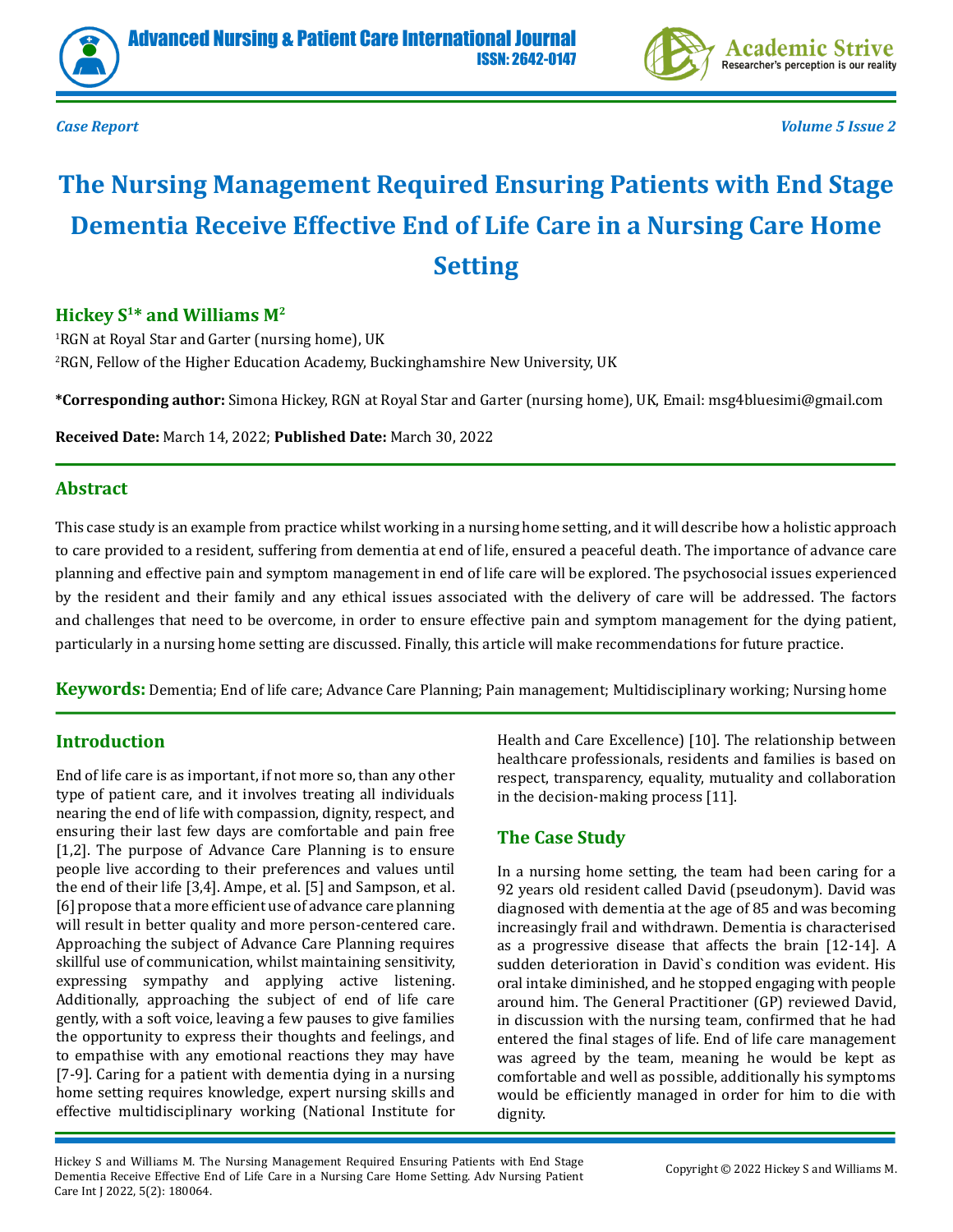Due to his advanced dementia and inability to make his own decisions, David was unable to reason or express his wishes, therefore lacked capacity to contribute towards his care. Everyone is considered as having capacity to make decisions for themselves unless it is proven otherwise [15,16]. Preparation was made for a sensitive conversation with David's family, including his daughter and son about what they thought their father's wishes would be. His son wished for his father to remain comfortable in the nursing home, as he believed it was his preferred place of care. However, his daughter`s preference was for her father to be taken to hospital, should he develop any conditions, that may have reversible causes. This highlights the different viewpoints people may have regarding ethical and sensitive issues in end of life care.

#### **Family Involvement and Support**

Stonehouse [17], Brooks and Vigate [18] and Anderson, et al. [19] explain the importance of nurses being able to approach family members whilst remaining unbiased and maintaining a professional manner. The relationship between healthcare professionals, residents and families is based on respect, transparency, equality, mutuality and collaboration in the decision-making process [11]. Nurses must adhere to ethics by being honest and transparent with residents families, respecting their opinions during delicate conversations, with the aim of building a good relationship with them [10]. This consequently enables them to talk about end of life care on their own terms [20].

As David's son had Lasting Power of Attorney in Health, he was legally appointed to act in his father`s best interest with regards to his treatment and welfare. Nonetheless, he wished to include his sister in discussion about the best treatment plan for their father, this allowed his sister to participate in the shared decision-making process. Anderson, *et al.* [19] and Jones, et al*.* [21] highlight the importance of families being united in end of life care decisions, with the purpose of accomplishing outcomes of care with the aim of ensuing their loved ones are provided with the best care possible. The nurses on the unit worked collaboratively with David`s family by discussing his wishes and preferences throughout. An Advance Care Plan was drawn up and it was decided with agreement from David`s family and the multidisciplinary team that it was in his best interest to stay in the nursing home for end of life care.

When residents are not provided with the one-to-one care they are entitled to, it can result in them dying on their own without being offered some form of comfort [22]. For that reason, nurses aim to encourage families to participate actively in their relatives' care, for instance spending time with them, talking to them, offering mouth

care and providing company that is of a great value for the one nearing the end [23,24]. Conversely, it is important to take into consideration, that families vary, and therefore not everyone is comfortable with such a proposal, as they may find physical changes of their relative`s deterioration distressing and upsetting [25,26]. Relationships between healthcare professionals and families are of a great value, consequently effective and transparent communication, offering families support and keeping them informed, are of vast importance during their psychological distress and their own experience of bereavement [27]. Nevertheless, it is imperative that these psychosocial aspects, that have effects on families and residents, are skillfully managed [28]. It is essential that both support and understanding are offered to families and loved ones at such a difficult time [2,29]. This highlights the importance of offering family involvement, known as shared-decision making [30,31]. Nevertheless, healthcare professionals must take into consideration that family involvement, is a very individual process for everyone, and they must respect people's choices in this matter [32].

#### **Holistic Care**

End of life care is a complex and sensitive area of practice as viewed by the Alzheimer's Society, [33]; Power [34] and Warnock, [28]. Hayes, et al. [35] and Macaulay [36] agree that end of life care is an important aspect of one`s life. It involves making residents as physically and psychologically comfortable and pain free as possible, to keep them calm, without any agitation or worry. McElligott, et al. [37] and Burnard and Gill [38] highlight that end of life care clearly links to a holistic approach to care. Therefore, it is vital to treat every resident holistically at all times by including all aspects of care, for instance spiritual, physical, psychological and social. It takes into consideration residents' emotions, thoughts, culture, attitudes and opinions, which are contributing factors in recovery, contentment and fulfilment [39,40]. Its purpose is to respect human dignity [41]. For some residents, it is important to have some form of religious guidance during the last days of their life, that is known as spiritual care, which is an aspect of the holistic approach to care [35,42]. It follows that, a holistic approach to care encompasses looking after residents with the view of managing their physical and psychological wellbeing.

#### **Symptom Control – Pain Management**

Nurses have a duty of care to make residents comfortable and pain free [20]. David was unable to express verbally any pain he experienced due to his advanced dementia. Gregory [43] and Regan, et al. [44] highlight the challenges of assessing pain in patients with cognitive impairment, and therefore recommends monitoring signs of non-verbal communication. It was recognised from David`s non-verbal communicators that he displayed signs of pain during the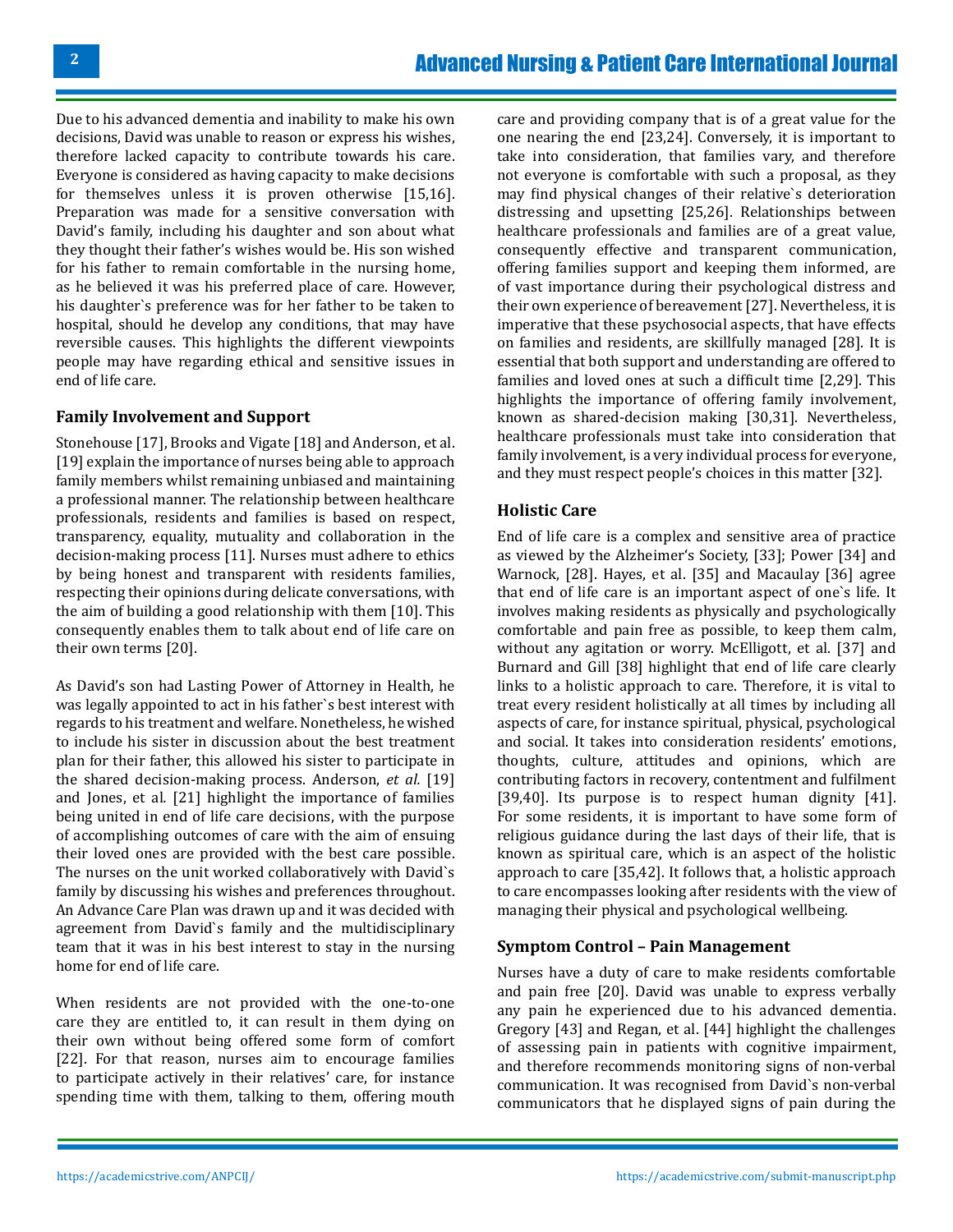time when he was re-positioned in bed, such as grimacing. In order to assess pain adequately, there are pain assessments tools available, for example the Behaviour Pain Assessment Tool [45]. This tool assesses pain in patients, who are unable to communicate, however are able to express themselves through non-verbal communication skills. Nevertheless, these tools are only beneficial if they are used efficiently. For pain to be effectively and skillfully managed, nurses must be equipped with proficient communication skills and knowledge [25,30,46]. Additionally, nurses should not concentrate on pain as a factor, but view the resident as a whole [47]. Being in pain causes distress and discomfort; consequently, it is paramount to treat any symptoms that patients may experience in order to make them feel comfortable, as the focus is on quality of life, not quantity [1,38].

#### **Multidisciplinary Working**

The healthcare professionals caring for David, ensured that he had someone by his side, whether his family, or nursing staff. In such scenarios, teamwork is of crucial importance [10]. Blais and Hayes [48], Linstead, et al*.* [49] and Popanicolas, et al. [50] highlight that many organisational issues can influence patient care, for example a shortage of staff. Therefore, the importance of effective team working, honest communication and respecting each professional's skill base and involvement is key, particularly in a nursing home care setting. Goodman and Clemow [51] agree that it is vital for the multidisciplinary team to work in partnership with the intention of achieving the goal of supporting residents' wishes.

#### **Education in End of Life Care**

Continued efforts to provide nurses with the necessary skills, education, competence and confidence, may empower them to provide valuable support for residents and family in order to achieve their goals at end of life [52,53]. Investing in nursing education and professional development is important in order to ensure residents are being provided with high quality care by nurses having an up to date knowledge and support when required [54]. The opportunity to undertake comprehensive end of life care training could enable nurses and other healthcare professionals to gain insight and understanding of the challenges and knowledge around end of life care. Additionally, allowing staff to feel more confident, and to improve the best possible care for those nearing the end, as it is equally as important, if not more [55].

# **Conclusion**

There are challenges that still require addressing when providing effective care for people suffering from dementia, particularly as they reach end of life. For instance, the

inability to express pain or discomfort, therefore the use of pain assessment tools by nurses is beneficial. Research clearly confirms that if Advance Care Planning and effective communication are in place, people are more likely to have a peaceful and dignified death. It is essential in end of life care, for communication to be transparent, honest and personcentred. This case study supports this, by highlighting the importance of skilled and adequate symptom management and effective multidisciplinary working at end of life when caring for vulnerable patients in nursing home settings. David died peacefully, with his family and the nursing team by his side whilst being treated with the utmost respect and dignity.

It is important to note, that the manner in which healthcare professionals provide care for a dying resident, can reflect on the care previously delivered, whether in an acute or chronic setting. Consequently, this can have a major impact on the final memories for relatives who have witnessed the care given.

# **Key Points**

- Advance care planning is key to ensuring preferred place of care and achieving patient's wishes.
- Effective honest communication with patients and family is paramount.
- Multidisciplinary working and recognition of professional skills is required in all aspects of end of life care.
- Skilled pain and symptom management ensures a peaceful and dignified experience.

# **CPD Reflective Questions**

What are the challenges of looking after a dying patient with dementia in a nursing home setting?

Why is Advance Care Planning important in end of life care? How can healthcare professionals working together ensure the provision of effective care?

What skills are required for efficient symptom management at the end of life care?

# **Conflict of Interest**

None

# **References**

- 1. [Watson M, O`Reilly K, Simon C \(2010\) Pain and palliation.](https://oxfordmedicine.com/view/10.1093/med/9780199215720.001.0001/med-9780199215720)  [Oxford: Oxford University Press.](https://oxfordmedicine.com/view/10.1093/med/9780199215720.001.0001/med-9780199215720)
- 2. [Fletcher D, Panke J \(2012\) Improving Value in](https://www.nursingcenter.com/journalarticle?Article_ID=1423749&Journal_ID=260877&Issue_ID=1423744) [Healthcare: Opportunities and Challenges for Palliative](https://www.nursingcenter.com/journalarticle?Article_ID=1423749&Journal_ID=260877&Issue_ID=1423744)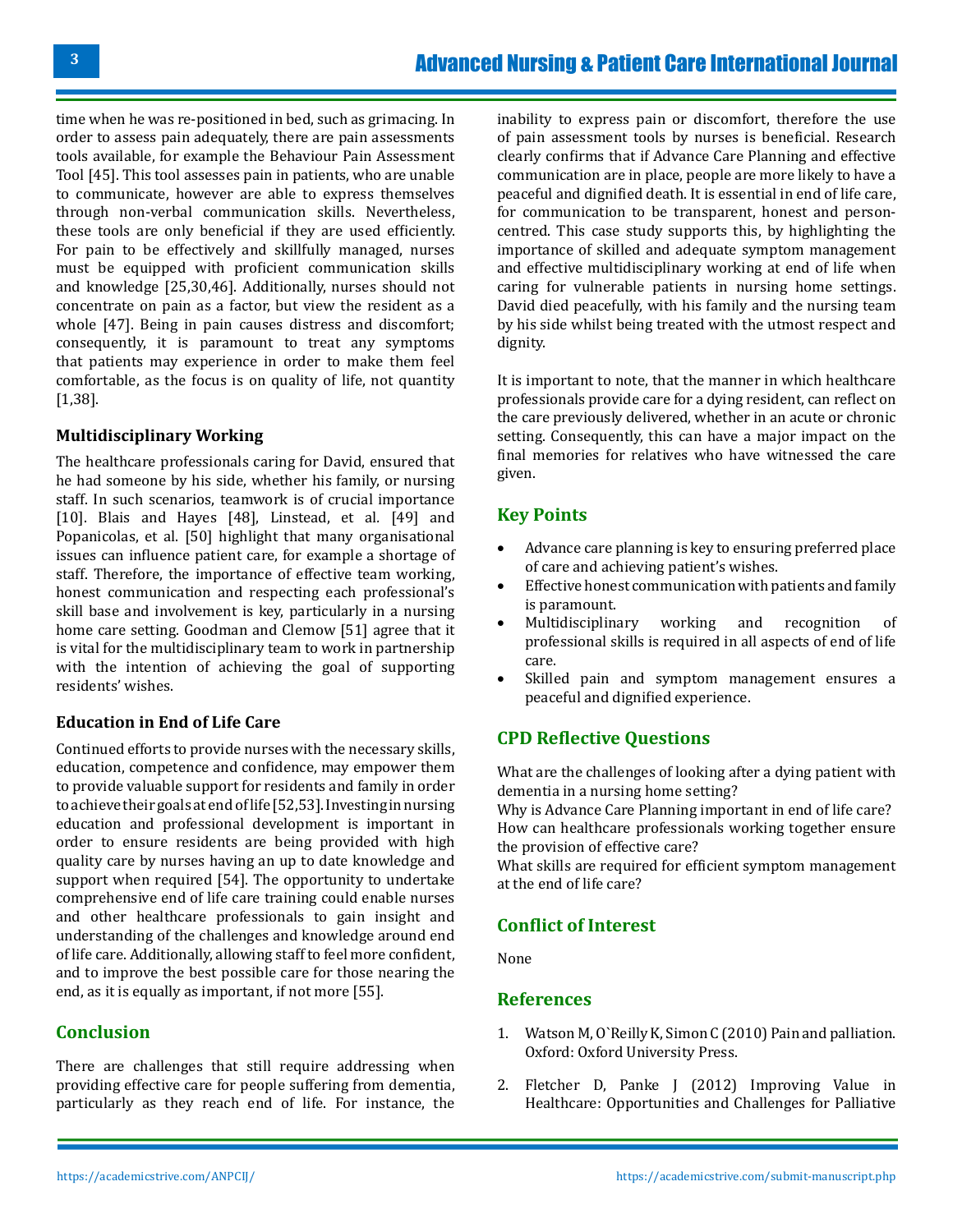[Care Professionals in the Age of Health Reform. Journal](https://www.nursingcenter.com/journalarticle?Article_ID=1423749&Journal_ID=260877&Issue_ID=1423744) [of Hospice & Palliative Nursing 14\(7\): 452-459.](https://www.nursingcenter.com/journalarticle?Article_ID=1423749&Journal_ID=260877&Issue_ID=1423744)

- 3. [World Health Organisation \(2011\) Palliative care for](https://www.euro.who.int/__data/assets/pdf_file/0017/143153/e95052.pdf) [older people: Better practices. Rome.](https://www.euro.who.int/__data/assets/pdf_file/0017/143153/e95052.pdf)
- 4. [Department of Health \(2008\) End of Life Care Strategy:](https://assets.publishing.service.gov.uk/government/uploads/system/uploads/attachment_data/file/136431/End_of_life_strategy.pdf) [Promoting high quality care for all adults at the end of](https://assets.publishing.service.gov.uk/government/uploads/system/uploads/attachment_data/file/136431/End_of_life_strategy.pdf) [life.](https://assets.publishing.service.gov.uk/government/uploads/system/uploads/attachment_data/file/136431/End_of_life_strategy.pdf)
- 5. [Ampe S, Sevenants A, Coppens E, Spruytte N, Smets T, et al.](https://pubmed.ncbi.nlm.nih.gov/25534007/) [\(2014\) Study protocol for `we DECide`: implementation](https://pubmed.ncbi.nlm.nih.gov/25534007/) [of advance care planning for nursing home residents](https://pubmed.ncbi.nlm.nih.gov/25534007/) [with dementia. Journal of Advanced Nursing 71\(5\):](https://pubmed.ncbi.nlm.nih.gov/25534007/) [1156-1168.](https://pubmed.ncbi.nlm.nih.gov/25534007/)
- 6. [Sampson E, Jones L, Thune-Boyle I, Kukkastenvehmas R,](https://pubmed.ncbi.nlm.nih.gov/21228087/) [King M, et al. \(2010\) Palliative assessment and advance](https://pubmed.ncbi.nlm.nih.gov/21228087/) [care planning in severe dementia: An exploratory](https://pubmed.ncbi.nlm.nih.gov/21228087/) [randomized controlled trial of a complex intervention.](https://pubmed.ncbi.nlm.nih.gov/21228087/) [Palliative Medicine 25\(3\): 197-209.](https://pubmed.ncbi.nlm.nih.gov/21228087/)
- 7. [Beck E, Mcllfatrick S, Hasson F, Leavey G \(2016\) Nursing](https://pubmed.ncbi.nlm.nih.gov/27995678/) [home manager`s knowledge, attitudes and beliefs about](https://pubmed.ncbi.nlm.nih.gov/27995678/) [advance care planning for people with dementia in long](https://pubmed.ncbi.nlm.nih.gov/27995678/)[term care settings: a cross-sectional survey. Journal of](https://pubmed.ncbi.nlm.nih.gov/27995678/) [Clinical Nursing 26: 2633-2645.](https://pubmed.ncbi.nlm.nih.gov/27995678/)
- 8. [McCabe C, Timmins F \(2013\) Communication skills](https://www.bloomsbury.com/us/communication-skills-for-nursing-practice-9780230369207/) for nursing practice.  $2<sup>nd</sup>$  (Edn.), Basingstoke: Palgrave [Macmillan.](https://www.bloomsbury.com/us/communication-skills-for-nursing-practice-9780230369207/)
- 9. [Henderson A \(2019\) Communication for health care](https://global.oup.com/academic/product/communication-for-health-care-practice-9780195596762?cc=us&lang=en&) [practice. Oxford: Oxford University Press.](https://global.oup.com/academic/product/communication-for-health-care-practice-9780195596762?cc=us&lang=en&)
- 10. [National Institute for Health and Care Excellence \(2011\)](http://www.nice.org.uk/aboutnice/whoweare/aboutthehda/hdapublications/teamworking_guide_for_primary_healthcare.jsp) [Teamworking guide for primary healthcare.](http://www.nice.org.uk/aboutnice/whoweare/aboutthehda/hdapublications/teamworking_guide_for_primary_healthcare.jsp)
- 11. [Peereboom K, Coyle N \(2012\) Facilitating goals-of](https://nursing.ceconnection.com/ovidfiles/00129191-201206000-00003.pdf)[care discussions for patients with life-limiting disease:](https://nursing.ceconnection.com/ovidfiles/00129191-201206000-00003.pdf) [Communication strategies for nurses.](https://nursing.ceconnection.com/ovidfiles/00129191-201206000-00003.pdf) Journal of Hospice [& Palliative Nursing 14\(4\): 251-258.](https://nursing.ceconnection.com/ovidfiles/00129191-201206000-00003.pdf)
- 12. Rahman S (2015) Living better with dementia: Good practice and innovation for the future. London: Jessica Kingsley Publishers.
- 13. [Nicol J \(2015\) Nursing adults with long term conditions.](http://eprints.worc.ac.uk/4005/) 2<sup>nd</sup> (Edn.), London: Sage Publications Ltd.
- 14. [Alzheimer's Society \(2015\) The dementia guide: Living](https://www.alzheimers.org.uk/get-support/publications-factsheets/the-dementia-guide) [well after diagnosis. London: Alzheimer's Society.](https://www.alzheimers.org.uk/get-support/publications-factsheets/the-dementia-guide)
- 15. [Alzheimer's Society \(2017\) End of life care. Leeds:](https://www.alzheimers.org.uk/sites/default/files/2018-05/531_End_of_life_care.pdf) [Alzheimer's Society.](https://www.alzheimers.org.uk/sites/default/files/2018-05/531_End_of_life_care.pdf)
- 16. [Mental Capacity Act 2005.](https://www.legislation.gov.uk/ukpga/2005/9/section/2)
- 17. [Stonehouse D \(2015\) Professionalism and what it means](http://usir.salford.ac.uk/id/eprint/46580/?template=banner) [for you. Journal of healthcare assistants 9\(9\): 455-457.](http://usir.salford.ac.uk/id/eprint/46580/?template=banner)
- 18. Brooks C, Vigate L (2010) Professional nursing practice. 2nd (Edn.), Harlow: Pearson Custom Publishing.
- 19. [Anderson R, Bloch S, Armstrong M, Stone P, Low J \(2019\)](https://pubmed.ncbi.nlm.nih.gov/31184529/) [Communication between healthcare professionals](https://pubmed.ncbi.nlm.nih.gov/31184529/) [and relatives of patients approaching the end-of-life:](https://pubmed.ncbi.nlm.nih.gov/31184529/) [A systematic review on qualitative evidence. Palliative](https://pubmed.ncbi.nlm.nih.gov/31184529/) [Medicine 33\(8\): 926-941.](https://pubmed.ncbi.nlm.nih.gov/31184529/)
- 20. [Nursing and Midwifery Council \(2015\) The Code:](https://www.nmc.org.uk/globalassets/sitedocuments/nmc-publications/nmc-code.pdf) [Professional standards of practice and behaviour for](https://www.nmc.org.uk/globalassets/sitedocuments/nmc-publications/nmc-code.pdf) [nurses and midwifes. Nursing and Midwifery Council.](https://www.nmc.org.uk/globalassets/sitedocuments/nmc-publications/nmc-code.pdf)
- 21. [Jones K, Birchley G, Huxtable R, Clare L, Walter T, et al.](https://pubmed.ncbi.nlm.nih.gov/27821714/) [\(2016\) End of life care: A scoping review of experiences](https://pubmed.ncbi.nlm.nih.gov/27821714/) [of Advance Care Planning for people with dementia.](https://pubmed.ncbi.nlm.nih.gov/27821714/) [Dementia 18\(3\): 825-845.](https://pubmed.ncbi.nlm.nih.gov/27821714/)
- 22. [Soest-Poortvliet M, Steen J Vet H, Hertogh S, Deliens L,](https://pubmed.ncbi.nlm.nih.gov/25690602/) [Onwuteaka B \(2015\) Comfort goal of care and end-of](https://pubmed.ncbi.nlm.nih.gov/25690602/)[life outcomes in dementia: A prospective study. Palliative](https://pubmed.ncbi.nlm.nih.gov/25690602/)  [Medicine 29\(6\): 538-546.](https://pubmed.ncbi.nlm.nih.gov/25690602/)
- 23. [Rigolosi ELM \(2013\) Management and Leadership in](https://www.springerpub.com/management-and-leadership-in-nursing-and-health-care-9780826108395.html) [Nursing and Health Care: An Experiential Approach. 3rd](https://www.springerpub.com/management-and-leadership-in-nursing-and-health-care-9780826108395.html) [\(Edn.\), New York: Springer Publishing Company.](https://www.springerpub.com/management-and-leadership-in-nursing-and-health-care-9780826108395.html)
- 24. [Larkin P \(2016\) Compassion: The essence of palliative](https://oxfordmedicine.com/view/10.1093/med/9780198703310.001.0001/med-9780198703310)  [and end-of-life care. Oxford: Oxford University Press.](https://oxfordmedicine.com/view/10.1093/med/9780198703310.001.0001/med-9780198703310)
- 25. [Wright S \(2015\) Pain management in nursing practice.](https://sk.sagepub.com/books/pain-management-in-nursing-practice)  [London: Sage Publications Ltd.](https://sk.sagepub.com/books/pain-management-in-nursing-practice)
- 26. [Paez K, Greg M, Massion C, Macy B \(2016\) Prompting](https://journals.lww.com/jhpn/fulltext/2016/12000/promoting_excellence_in_symptom_management_case.5.aspx)  [excellence in symptom management case series. Journal](https://journals.lww.com/jhpn/fulltext/2016/12000/promoting_excellence_in_symptom_management_case.5.aspx)  of Hospice [& Palliative Nursing 18\(6\): 498-504.](https://journals.lww.com/jhpn/fulltext/2016/12000/promoting_excellence_in_symptom_management_case.5.aspx)
- 27. [Frivold G, Dale B, Slettebo A \(2015\) Family members](https://pubmed.ncbi.nlm.nih.gov/25737105/) [experience of being cared for by nurses and physicians](https://pubmed.ncbi.nlm.nih.gov/25737105/) [in Norwegian intensive care units: A phenomenological](https://pubmed.ncbi.nlm.nih.gov/25737105/)  [hermeneutical study. Intensive and Critical Care Nursing](https://pubmed.ncbi.nlm.nih.gov/25737105/) [31\(4\): 232-240.](https://pubmed.ncbi.nlm.nih.gov/25737105/)
- 28. [Warnock C \(2014\) Breaking bad news: issues relating to](https://pubmed.ncbi.nlm.nih.gov/25005417/) [nursing practice. Nursing Standard 28\(45\): 51-58.](https://pubmed.ncbi.nlm.nih.gov/25005417/)
- 29. [Abba K, Lloyd-Williams M, Horton S \(2019\) Discussing](https://bmcpalliatcare.biomedcentral.com/articles/10.1186/s12904-019-0407-8) [end of life wishes - the impact of community interventions.](https://bmcpalliatcare.biomedcentral.com/articles/10.1186/s12904-019-0407-8) [Biomed Central Palliative Care 18\(26\): 1-11.](https://bmcpalliatcare.biomedcentral.com/articles/10.1186/s12904-019-0407-8)
- 30. [Benny G, Grant A \(2013\) Communication and](https://us.sagepub.com/en-us/nam/communication-and-interpersonal-skills-in-nursing/book254605)  [Interpersonal Skills in Nursing. London: SAGE](https://us.sagepub.com/en-us/nam/communication-and-interpersonal-skills-in-nursing/book254605) [Publications.](https://us.sagepub.com/en-us/nam/communication-and-interpersonal-skills-in-nursing/book254605)